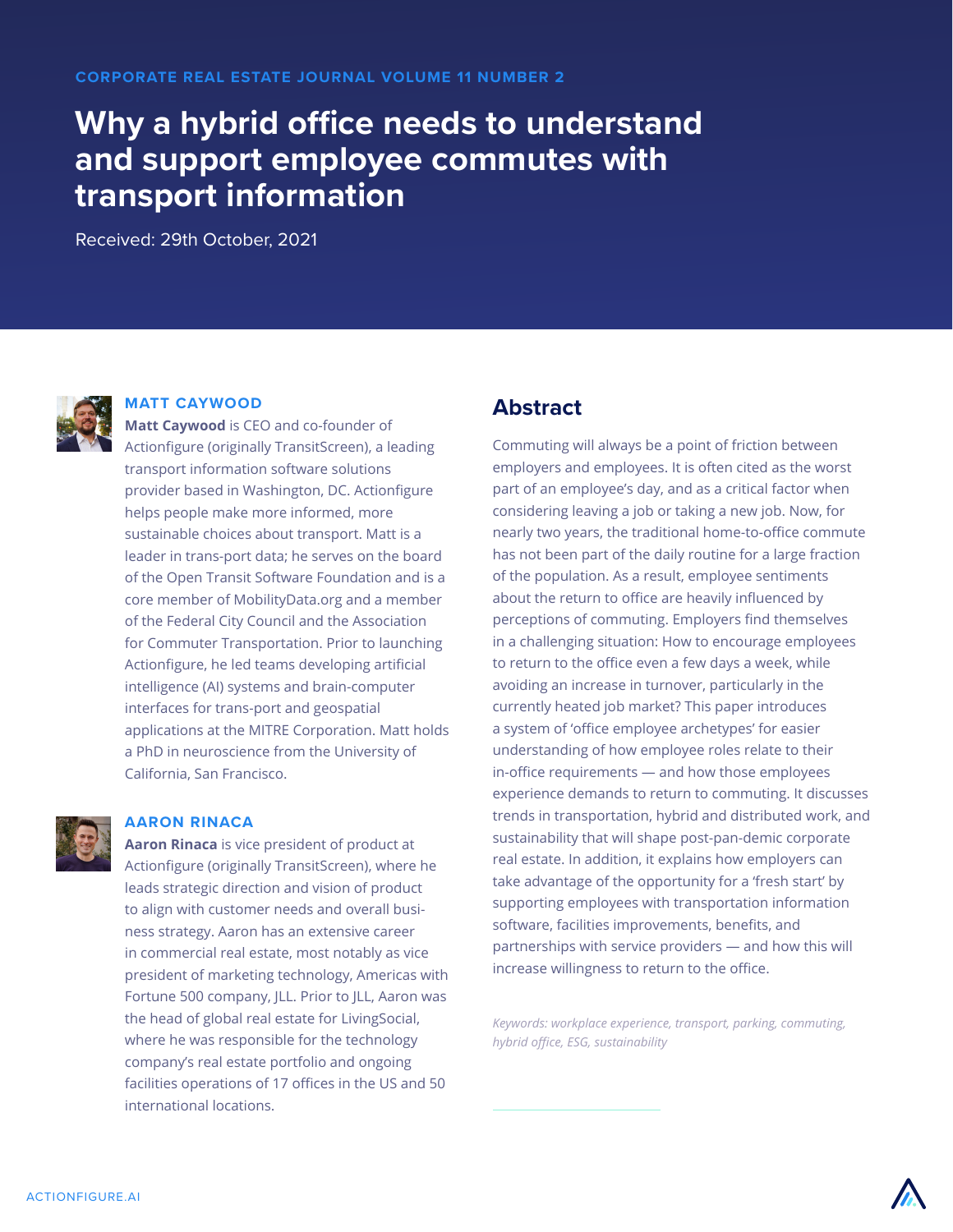## **Employee's Pre-Pandemic Perspectives on Commuting**

To understand employee mindsets on returning to the hybrid office now and in the near future, we must look at the most significant barrier: the commute. Surveys show that commuting is the number one reason employees do not want to return to the office full-time. Eighty-four per cent of respondents in a survey said that not commuting is the number 1 benefit of working from home;<sup>1</sup> cost savings (largely from not commuting) was number 2, beating out even safety from COVID-19, time away from family and childcare and parenting responsibilities (see Figure 1).

### **Employees Dislike Commuting**

Employers and other workplace stakeholders such as commercial real estate professionals may traditionally think of the workday as only what happens within the office, but everyone, including them, commutes. Empathising with the employee's point of view as a commuter puts the proper emphasis on tolerable commuting conditions.

Not having to commute is the #1 benefit of remote work, and #2 is cost savings from not commuting



*Figure 1 Benefits of remote working (%)*

Employees rate the commute as the worst part of their day, according to research by Nobel Prize-winning behavioural economist Daniel Kahneman.<sup>2</sup> Commuting is made worse if they are driving alone and experience the tedium of driving interspersed with stressful traffic conditions. Miserable commutes do not just lead to rough mornings, they lead to depression, weight gain, costly expenses and decreased productivity. Before the pandemic, the average American commuter lost nearly ten days of productivity every year commuting by car, according to statistics reported by the US Census Bureau; however, it is estimated that American commuters saved

a collective US\$750m per day because of remote work during the pandemic.3

Employees view commuting as part of their workday, because work is the reason they are making the trip.4 Commuting is the first and last part of an employee's workday, making it more significant and memorable due to cognitive biases like primacy and recency that emphasise a person's first and last experiences.<sup>5</sup>

Nearly a quarter of employees have left jobs because of their commutes, according to a 2018 survey.<sup>6</sup> In 2020, four times more employees cited commute as a reason for quitting than in 2010.<sup>7</sup> Employee turnover is a costly problem, as slack needs to be made up by other employees, which creates more strain in already strenuous situations. Considering factors like recruiting expenses, loss of expertise and time loss due to retraining, the average cost of replacing a single employee is 30 per cent of that employee's salary.8 So, if employers put too much pressure on their employees to return to the office regularly, against their employees' wishes, they need to prepare for an increase in employee churn and related expenses. According to a survey from April 2021, one in three professionals currently working from home (and one in two Gen Z professionals) would look for a new job if required to be in the office full-time.<sup>9</sup>

## **The Modern Commute is Historically Exceptional**

For most of the history of cities, commutes rarely exceeded 30 minutes.<sup>10</sup> But over the late 20th century, US commutes began to get longer, eventually growing 10 per cent per decade,<sup>11</sup> and 'megacommutes' over 90 minutes entered the picture.<sup>12</sup> This trend was initially driven by the migration of white Americans to the suburbs, followed by the growth of suburban job centres, and was amplified by the concentration of knowledge work in larger 'talent magnet' cities such as New York, Atlanta, Boston, Chicago, Los Angeles, San Francisco, Seattle, Toronto and Washington DC.

These development patterns greatly increased 'spatial mismatch', ie the mismatch between where people live and where jobs are. Spatial mismatch can be found between downtown office districts and their workers, but also between suburban job centres and their workers

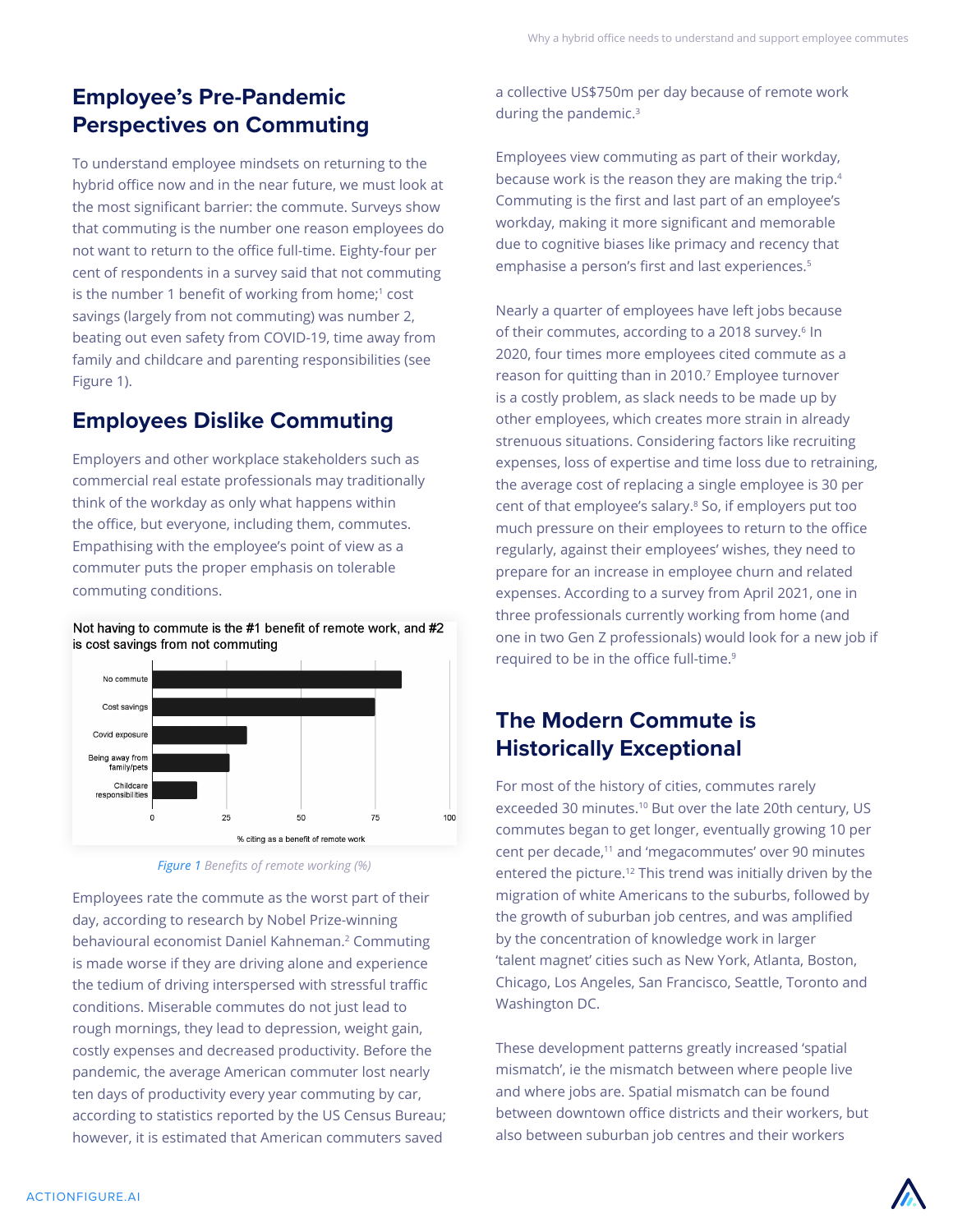(every workday, the equivalent of a small city of 50,000 people travels counter-clockwise around the Washington, DC beltway to Tysons Corner, returning every evening). Spatial mismatch most acutely affects lower-income workers, because they are often unable to afford to live near job centres and may lack fast and reliable transport.

In response to spatial mismatch and car-centric expectations, employers began providing free or subsidised parking, at a taxable cost of thousands of dollars to employers (current average cost for a parking space in Washington, DC is US\$3,000 per year, or US\$15 per workday).<sup>13</sup> But employers are not the only ones paying, as there are also numerous costs associated with driving daily, such as car payments, depreciation, insurance, fuel and maintenance. All these costs are often underestimated by employees – especially depreciation, which often amounts to thousands of dollars per year.

## **Cities Began to Regulate Employers, With Some Notable Success**

Cities began to act to combat increasing traffic times and poor commuting conditions. This is where transportation demand management (TDM) comes into play. TDM is a set of strategies that reduce demand for (car) transport, typically implemented by employers or developers. The result is lasting behavioural change in an individual's commuting habits, more sustainable commutes and lower drive-alone commute rates.

In 1991, the state of Washington put the Commute Trip Reduction (CTR) law in place. The goal of the programme was, and still is, to reduce the number of drive-alone commuters and improve air quality and emissions. The CTR law in Washington state applies to any employer with 100 or more employees who report to work on a traditional office schedule at a single site. To comply with the law, several requirements must be met.<sup>14</sup> Starting in 2020, the city of Seattle put its commuter benefits ordinance in place. This programme requires businesses with 20 or more employees to offer the opportunity to make a monthly pre-tax payroll deduction for transit or vanpool expenses. The results of these programmes, coupled with city investment in public transport and biking (but not new roadways or parking) and buy-in from major employers, are impressive. Between 2010 and 2017, 60,000 jobs were added to the downtown area of Seattle,

while drive-alone commuters decreased from one in three workers to only one in four.<sup>15</sup>

### **New Transport Modes Enter the Picture**

In regions where public transport was lacking (for example, much of Silicon Valley, where low-density office park developments are the norm), companies began to offer private shuttle transport. In 2004, Google implemented its company shuttle programme. These luxurious shuttles are outfitted with snacks, Wi-Fi and electrical outlets, allowing employees to begin their workday during their commute. Before long, more notable names, including Tesla, Facebook, Apple and many more, created private shuttle systems for their employees. A 2020 estimate counted over 1,000 private shuttles, effectively a private transport system with a US\$250m/year budget<sup>-16</sup> The net effect of these shuttles was to remove commuter car trips from the road while increasing the productivity of employees. They thus proved quite popular.

Beginning around 2009, 'new mobility' transport choices emerged. In most US cities, taxis were not a viable commuting choice. The development of ride hailing like Uber and Lyft offered predictable service and, while expensive, it could be reliable enough to be used as a commute option.

Bike-sharing programmes, and then scooter-sharing networks, continued the proliferation of choices for urban commuters. In theory, these mobility modes can also provide a 'first-mile' and 'last-mile' con-nection between a transit service and home or work, but the potential here has not yet been realised — there simply are not enough vehicles available at peak commute times when everyone is going the same direction.

## **Undertanding Employees' Perspectives on the Hybrid Office: Office Employee Archetypes**

The hybrid office is, for now, the 'new normal'. A LaSalle Network survey found that 77 per cent of organisations plan to adopt a hybrid work model<sup>17</sup> and a McKinsey survey of 100 executives across industries and geographies found nine out of ten organisations will be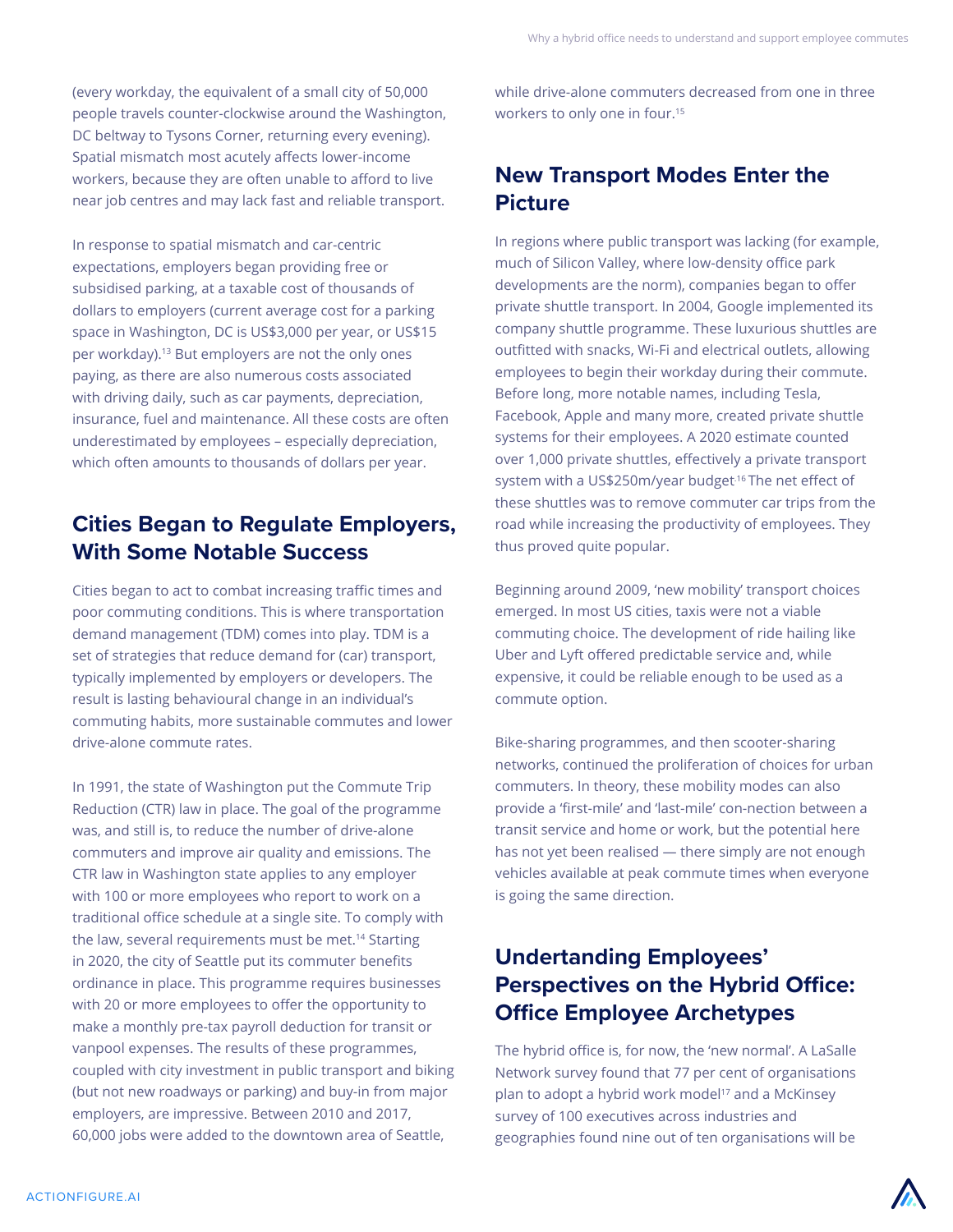combining remote and on-site working.<sup>18</sup>

We have developed a system of four 'office employee archetypes' to help employers understand how employee roles relate to their in-office requirements — and equally important, how employees with those roles experience employers' demands to return to commuting, and the effect of transport amenities on tools on their willingness to return.

#### **Essential Team Member**

Most of the corporate world began working from home overnight in March 2020. Offices shut down, houses turned into offices and kitchen tables turned into desks. But that was not true for everyone. Essential workers, including nurses, doctors, restaurant staff, warehouse and logistics workers, delivery personnel and facilities and operations staff, were needed in person and never stopped commuting.

With traffic at record lows and plenty of space available on public transport (although service levels decreased in some cities), many of these workers experienced the smoothest commute of their lives — which slightly diminished the stress of being essential workers during a pandemic. Once more of the workforce begins returning, their commutes are going to change for the worse. Another challenge is that growing sites, such as distribution centres, are often distant from their workers (high spatial mismatch), resulting in high turnover. Long-term commute solutions, such as carpools, vanpools and even new transit routes,

can reduce the potential for turnover.

#### **Highly Collaborative Team Member**

Highly collaborative team workers' roles typically require interaction with other team members. Some examples include sales and creative roles and management.

As recently as five years ago, these roles were extremely challenging to perform remotely, but the development of real-time collaboration applications such as Google Docs, Slack and Microsoft Teams, coupled with the growth of videoconferencing, has made it possible. Still, many of these workers found during the pandemic that remote tools created significant barriers to continuous learning and informal collaboration. They will likely be willing to commute again, even if their experience changes, if the office environment can provide them with the stimulation and learning they seek.

#### **Occasional Collaborator**

Much of occasional collaborators' work is individual, and they may have experienced higher productivity during remote work due to lack of interruption (eg from open office environments) and the saving of commute time. They are likely to wish to preserve some of this productivity through hybrid or remote work.

While they may be willing to return to the office a few days a week, they will need something in return, whether interactions with people they wish to collaborate with, support or encouragement. Amenities can help tip the



*Figure 2 A system of 'office employee archetypes' can help understand how employee roles relate to in-office requirements such as physical presence and in-person collaboration.*

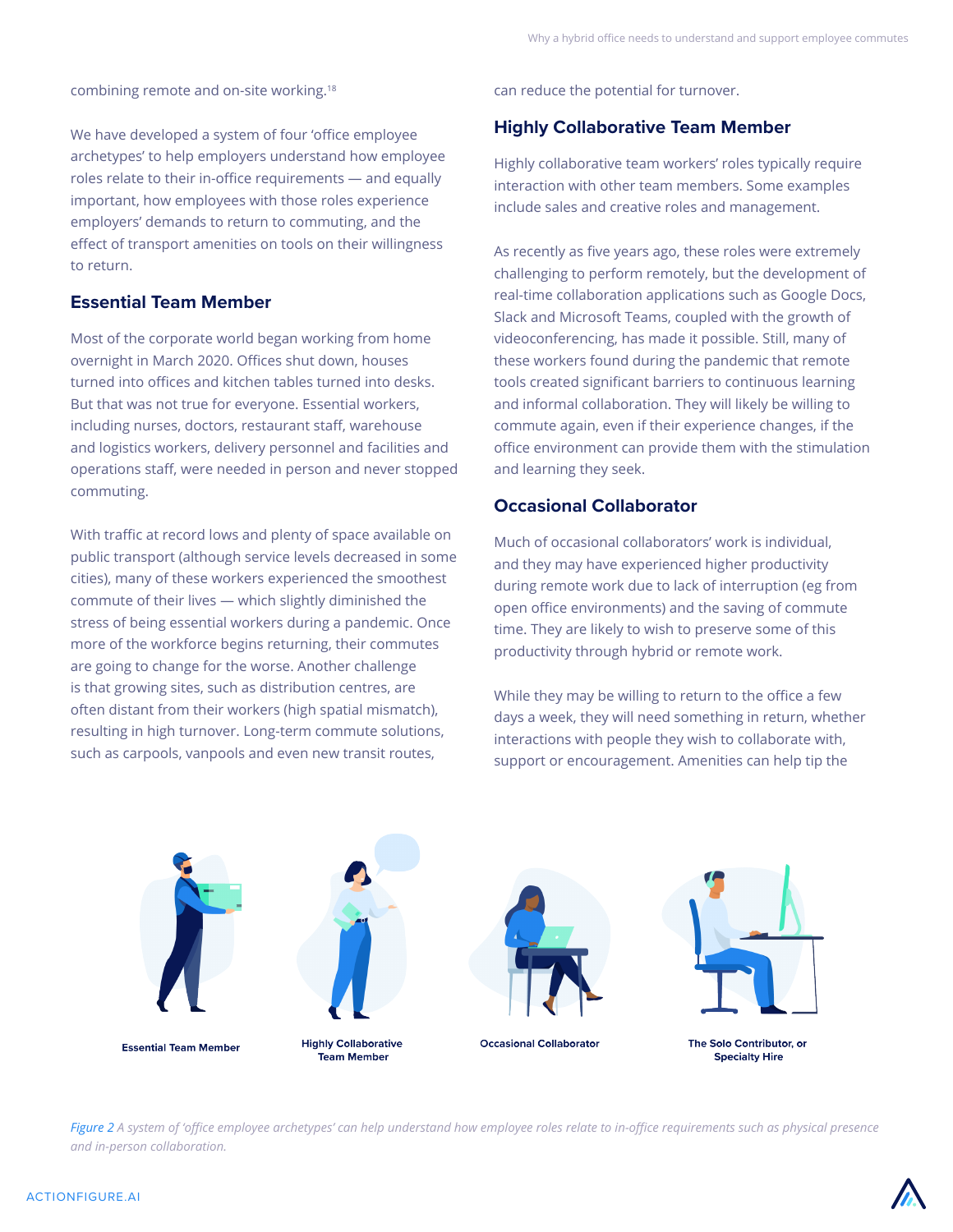scale for these individuals and learning what they want and need and making accommodations will help ease the process of coming back. Whether it is a commuting stipend so they can easily adopt a new commuting option, or fully subsidising their transit passes, more effort needs to be made with this group to get them to return to the office.

### **Solo Contributor, or Specialty Hire**

These employees work most often in a solitary manner or fill a role that gives them substantial bargaining power. Examples include high-value relationship sales and highly technical roles like software engineers. These employees may have 'set their own hours' before the pandemic, and the pandemic increased their level of autonomy.

Amenities may be the primary driver for their return to office. These employees are also making daily 'commutes' around their home to obtain some of the services that are provided in the office. Helping them achieve the same level of productivity and focus, or greater due to the higher level of psychological separation in the workplace, is essential.

## **Employee Expectations Have Changed**

With these new segments of workers that had not always existed before the pandemic, expectations have changed. A full-time in-office work schedule was the norm prior to the pandemic; even in tight talent markets like Silicon Valley, if you did not commute to the office, you did not have a job. Before the pandemic, remote work and hybrid office schedules were perks that progressive companies offered to attract talent. Now these benefits are standard pratice, and almost expected by employees. Before COVID-19 hit, approximately only 6 per cent of employees worked remotely on a full-time basis.19 As companies return to the office, however, the current expectation is that employees will continue to work from home several days per week or even full-time.

From the employee's perspective, the overnight shift to a work-from-home model was a success in providing many office jobs that can (largely) be done from home. Because employees made such an abrupt modification to their life — providing office space and amenities previously provided by the employer — many want the freedom to keep the once-temporary situation more permanent. The expectation has shifted, and in the current tight job

market, employers must match the market when it comes to work preferences. Between June 2019 and June 2021, searches for remote work positions rose by a whopping 460 per cent.<sup>20</sup> Confidence in the job market also rose, as 4m people quit their job in June 2021, citing confidence in finding a new job with better pay and more flexible work schedules.<sup>21</sup>

### **Post Pandemic Trends**

### **Return-to-Office Plans Must Include Commute Management**

While companies are building return-to-office strategies, employers need to set clear expectations, while practising high levels of empathy. Companies are asking a lot of their workforce for the return to the office. They will be forced to forfeit the flexibility they have become accustomed to while working from home. They may be deprived of the privacy their homes have afforded them. Schedules will need to shift again to allow for new morning and evening routines, including changes to childcare drop-off and pickup. Most of all, employees will once again be asked to spend significant time and money just commuting from home to work and back again.

Although employees may commute less frequently in a hybrid model, there still need to be investments in commute management. Traffic congestion is likely to remain high, and the push for alternative modes of commuting is just as important now as it was before the pandemic. Return-to-office plans need to be thoroughly fleshed out and backed up with excellent communication. If processes are rushed and disconnected, employees may leave for better opportunities.<sup>22</sup>

### **New Models for Corporate Real Estate May Change Commutes**

One emerging trend is smaller office spaces, with more companies considering new models like hub-and-spoke for their real estate portfolios.<sup>23</sup> The hub-and-spoke model is when companies have one central office (the hub) and smaller office locations to accommodate employees who cannot easily access the main location (the spokes). Some of these spoke locations could be shared (like coworking) between multiple companies to provide shared amenities

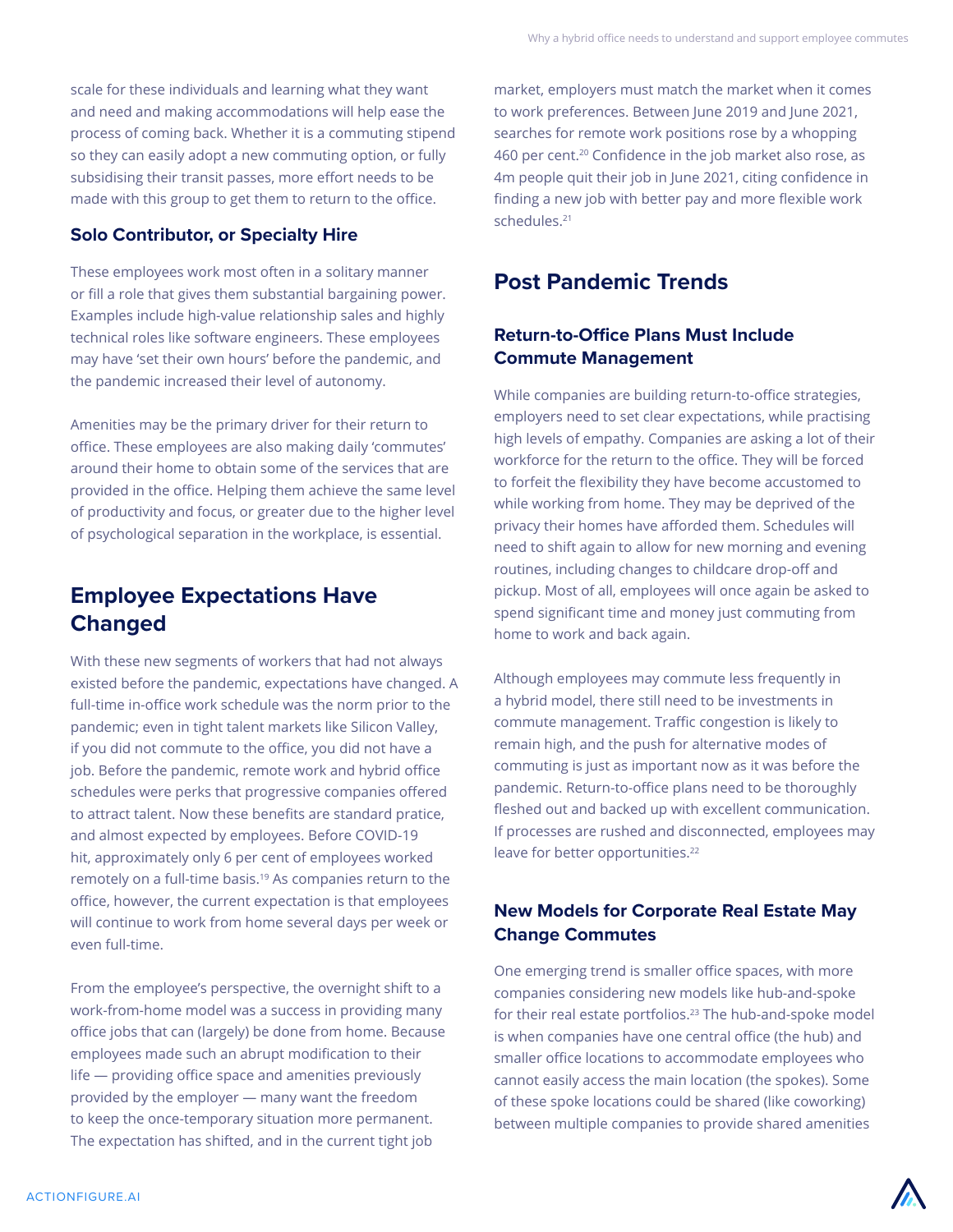at a reduced cost. This model could add complexity to employee commutes, as they may travel to multiple sites regularly.

#### **Public Transport: Potentially a Slow Recovery**

Unfortunately, commuting is expected to become more difficult as offices begin to reach higher capacities. Even though there is no evidence of subways and buses being a catalyst for the spread of coronavirus, commuters especially in the US — are still wary when it comes to public transport due to perceived safety concerns. The American Public Transportation Association (APTA) released a study in September 2020 citing no direct correlation between the use of public transport and COVID-19 outbreaks.<sup>24</sup> Although several studies from around the world have presented similar findings, transit ridership is still down significantly compared to pre-pandemic times. In the first quarter of 2021, total US transit ridership was down nearly 60 per cent,25 and even after the widespread availability of vaccines, recovery continues to be gradual.

Transport agencies around the country are reconfiguring their services to increase demand. DC Metro is creating pricing incentives, while systems such as Chicago's Metra rail are offering more frequent service outside peak commute hours. Meanwhile, bike sharing and scooters continue to boom, but only constitute a small fraction of commute trips.<sup>26</sup>

For now, transport funding remains robust, and agencies are even investing in service. If ridership does not recover; however, service cuts may result, potentially burdening office owners and large occupiers with the need to subsidise routes or provide their own alter-native, such as private shuttles.

### **Traffic and Parking Will Get Worse**

While transit ridership remains low, traffic is already reaching pre-pandemic levels in much of the country. New York City took the lead from Los Angeles for having the worst traffic conditions in the country, ending a 30-year run.<sup>27</sup> The greater New York area is not the only place seeing rising traffic times. Commuters in the greater Washington DC area are getting reacquainted with traffic, with weekday traffic times only down 3–8 per cent from pre-pandemic,28 like most metropolises in the US. These

numbers are even more concerning because of the still low occupancy rates in offices located in these same cities. The average occupancy rate of office buildings across the country is only 37 per cent as of the end of October 2021, according to data from access control provider Kastle Systems, and the only cities with higher occupancy near 50 per cent are in Texas: Houston, Dallas and Austin.<sup>2928</sup>

Traffic congestion is expected to peak around midweek in-office days. Traffic and rush hour patterns will not disappear, just shift. Instead of morning and evening rush hour five days a week, one likely scenario is late morning and early afternoon rush hour, Tuesday through Thursday.<sup>30</sup>

Subsidised employee parking continues to contribute to congestion. If parking was a subsidised or free benefit before the pandemic, it will also be expected when employees return. As more commuters decide to drive, more parking spots will be needed, leading to higher expenses for employers.

In offices where employees pay for parking, some employees will expect to only have to pay for parking for the days they are in the office (such as Tuesday–Thursday) rather than paying for Monday–Friday monthly parking. Office owners and private garages may be reluctant to accommodate more flexible parking, as they will be unable to sell those spaces on Monday and Friday. In the long run, office owners lack alternative uses for their parking garages and occupiers may find ways to negotiate parking flexibility into their leases, which will unlock more flexible and efficient employee commutes.

### **Rising Expectations in Corporate Sustainability Will Include Commute**

Surprisingly, commuting in cars to an office building uses more energy than operating a building; a workforce of drive-alone commuters uses 11 per cent more energy than a new, code-compliant building and 16 per cent more than an older, existing building.<sup>31</sup>

Given that employers are the ones requiring employees to commute, they are likely to be viewed as the responsible party for carbon emissions. Soon, employers will need to monitor and reduce Scope 3 emissions from commuting and business travel. (Scope 3 emissions are the result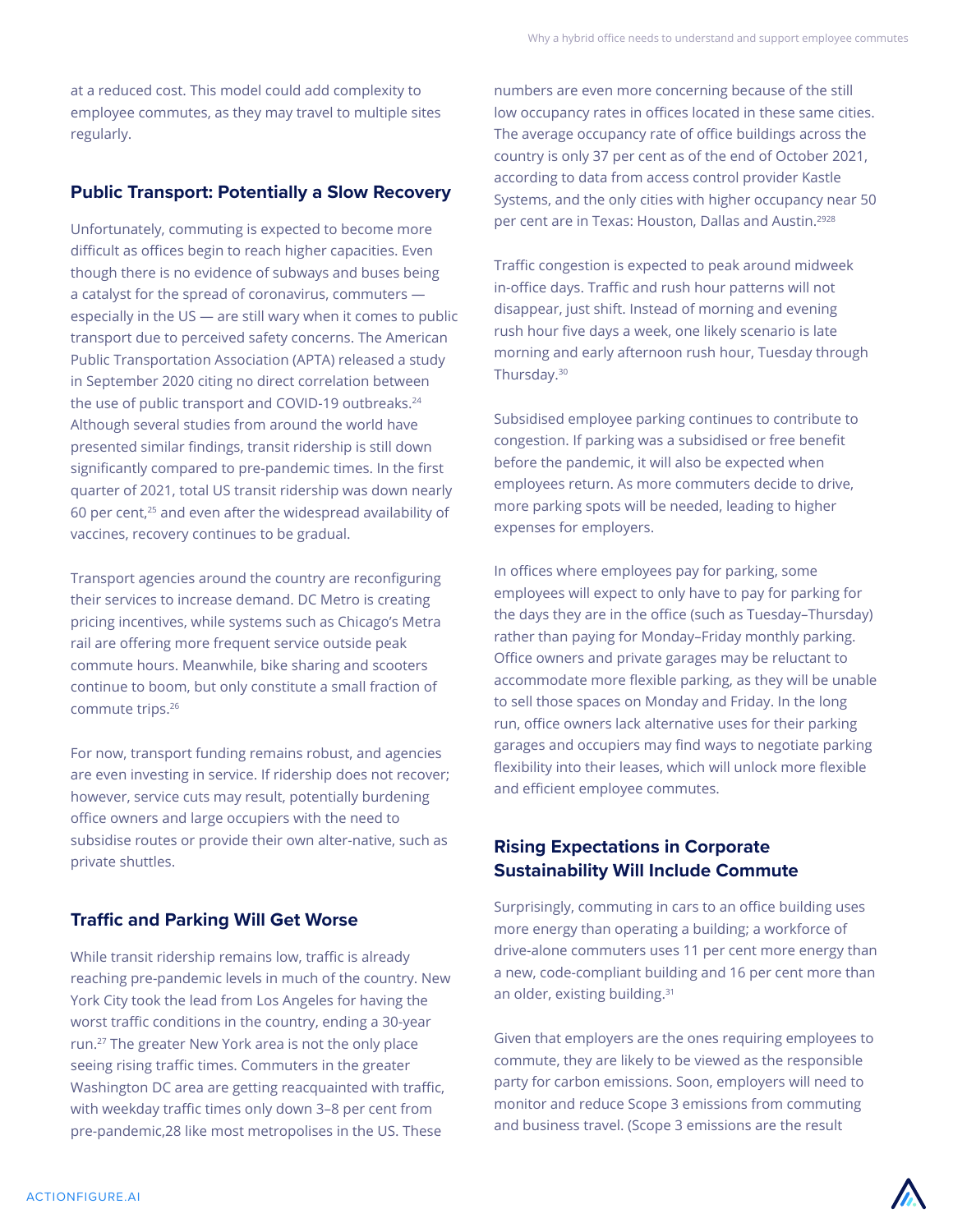of activities from assets not owned or controlled by the reporting organisation which the organisation indirectly impacts in its value chain.<sup>32</sup>) Transport demand management strategies provide a cost-effective path to reduce commute emissions.

One might expect remote work would naturally reduce emissions, but surprisingly, remote work may increase driving. It turns out remote employees are 'commuting' elsewhere — running personal errands or driving to lunch. When employees are in urban offices, destinations and amenities are closer and rarely require car trips. When employees run these same errands in suburban neighbourhoods, they may feel the need to drive instead.33

## **Employees Need to Re-Onboard, Which Provides an Opportunity for Positive Change**

For non-essential workers, commutes for the past year and a half have been the distance from bedroom to kitchen, home office or makeshift workspace. Many employees will be commuting novices when they return to the office and will no longer know what is best for them and their trip into the office. Meanwhile the transport landscape remains dynamic, and employees will not be fully aware of shifting traffic patterns or altered transport schedules.

Employers must re-onboard employees to their commuting programmes, provide accurate communication and internal marketing collateral and even handholding during the re-adoption of their commutes. This re-onboarding process also creates an opportunity for employers to make the commute less of a burden and influence commuting behaviours. Employers have had a year and a half to audit their commuting programme and make necessary improvements for this exact moment. Now, they need to present and effectively communicate new programmes and benefits.

Employees now have an opportunity for a fresh start to commuting. The 'fresh start effect' in behavioural science tells us people are more likely to change their behaviour (like how they commute) just after a temporal landmark that feels like a fresh start (change of home, office or a return to the office after a pandemic). This fresh start can help employees adopt more sustainable commutes and lifestyles.<sup>34</sup>

### **Employees Suffer from an 'Information Gap' About Transport**

Especially with so many changes afoot, employees cannot be assumed to be fully informed about commute options, any more than they can be assumed to be experts on retirement savings vehicles, health plans and flexible spending accounts (FSAs)/health savings accounts (HSAs). In fact, several very recent studies showed that 10 per cent of employees changed their commutes after receiving personalised commute plans, suggesting that a lack of information had led them to make suboptimal commute choices.<sup>35</sup>

In theory new employee onboarding is a time when information can be shared about commute options and benefits, although given competing priorities it is rare to see as much as five minutes of coverage. Meanwhile, tenured employees are left out completely. To avoid this gap, there needs to be constant communication with employees, informing them of new subsidies, benefits or commuting mode options. It may be helpful to segment employees by previous commute preferences, office employee archetypes or job roles. Commuter benefits are one of the few pre-tax benefits that can be elected at any time — not just during open enrolment for health insurance. So, there is considerable benefit to reonboarding employees every 3, 6 or 12 months — at the very least, during open enrolment for health insurance.

For efficiency and equity, it is important to make sure every employee is aware of the current commuting landscape. As transport technology evolves, a generational divide has emerged, and younger employees accustomed to apps and technology are more likely to adopt innovations such as scooters, bikeshares and transport information apps into their daily commutes. Older employees, especially those who have been commuting the same way for most of their career, can benefit the most from employerprovided transport information.

Passive information resources such as company intranets will not necessarily reach employees and will rapidly become out of date. Automated software such as tenant experience (TeX) apps and advanced commute education software is better able to provide targeted information to employees.

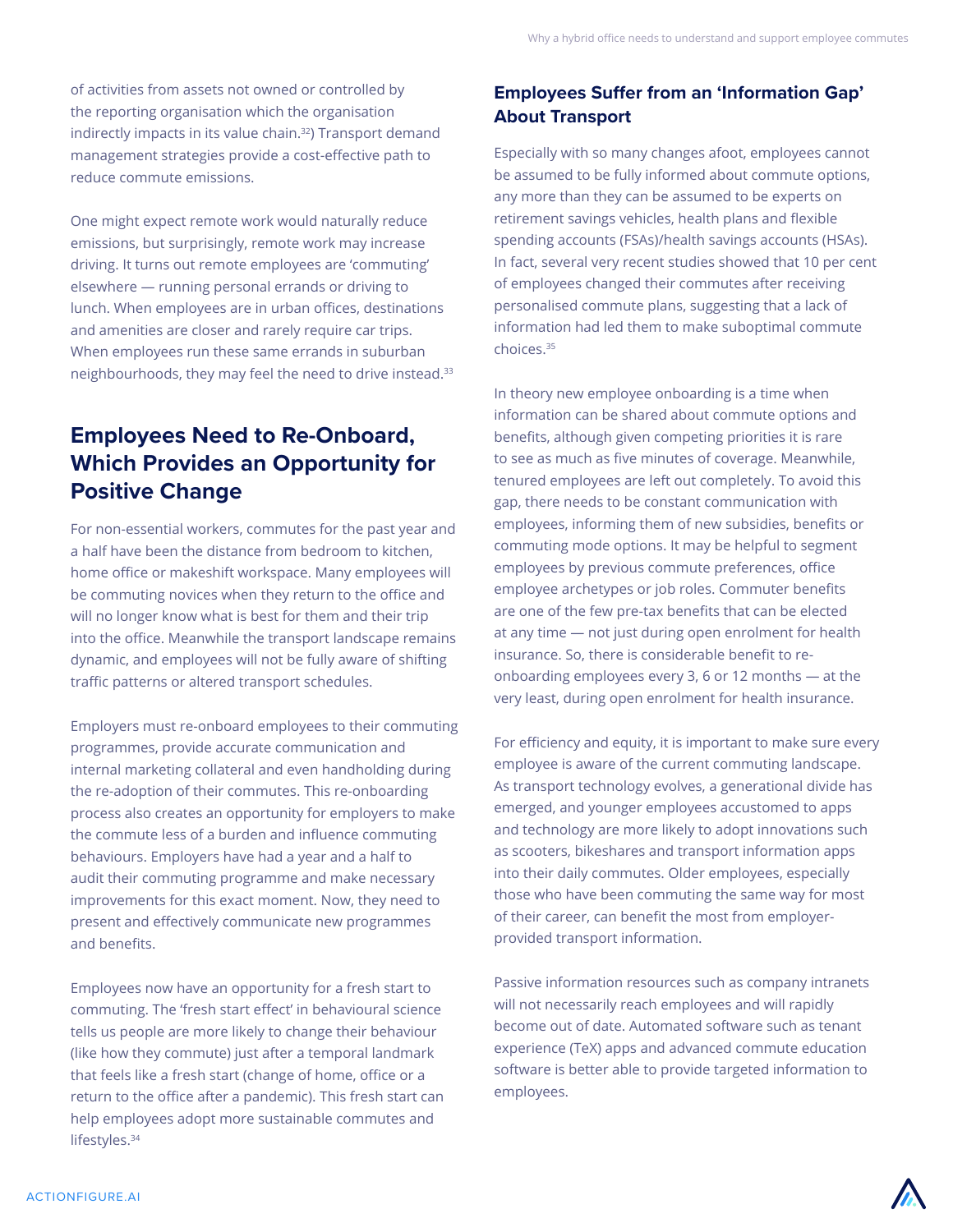## **Transportation Information Supports Commuters in the Hybrid Office**

### **Commute Planning and Education Software Closes the Information Gap**

When employers leave commute planning up to employees, they often fail to plan altogether and just take the default option of driving.

If they do plan, they typically rely on con-sumer tools such as Google Maps, which fail in several critical ways. First, they are entirely unaware of employer-provided transport such as shuttles and major modes like park and ride, where suburban employees drive to a station and transfer to a train, bus or subway. Second, they do not inform about employer commuter pre-tax benefits and subsidies, which reduce the cost of transit commutes by 30–100 per cent. Third, they fail to disclose the true time and money costs of driving and parking — ignoring vehicle depreciation and petrol costs, and the time required for parking. Fourth, employees may make the common mistake of using these tools at low traffic times: at 10.00 pm, a car commute will appear much better than in peak traffic the next morning.

Advanced commute education software such as Actionfigure Insights can be used to close the information gap. Actionfigure Insights provides employees with personalised door-to-door commute plans considering all relevant information including office amenities, employer benefits and subsidies and available transit fares and passes (see Figure 3). Employees can express their preferences including time, cost, CO2, wellness and degree of social interaction, 'shop for commutes' using best-fit recommendations powered by artificial intelligence (AI) and 'purchase a commute' by enrolling in transit benefits or gaining access to parking or bike facilities.

Employees in hybrid workplaces benefit from short commutes that give them the flexibility to go into their office as collabo-ration requirements dictate. The commute time calculators found on residential real estate site Redfin, and on some apartment listing sites, allow employees to search for homes with shorter commute times, although their transport data is less complete and limited to major public transport.

### **Real-Time Transport Information is Crucial to the Beginning-of-Trip Experience**

Commutes change from day to day, especially in a hybrid environment. The beginning-of-trip is when employees are preparing for the morning trip to the office and real-time transport information is crucial to helping them have the smoothest trip and enter the office ready for work at the expected time.

Employees who drive need to know about traffic delays and options, and employees who do not drive need to know when the next train or bus will arrive, how close the nearest scooter is, or how many bikes are still at the closest bike share dock. Some transport agencies have started providing crowding information for public transport vehicles to give passengers the ability to avoid crowded vehicles. Likewise, real-time departure information can help employees avoid waiting in crowded subway or train stations. Both can help make employees more comfortable getting back on public transport.



*Figure 2 Shopping for commutes using Actionfigure Insights*

### **Real-Time transportation Information is Crucial to the Beginning-of-Trip Experience**

Commutes change from day to day, especially in a hybrid environment. The beginning-of-trip is when employees are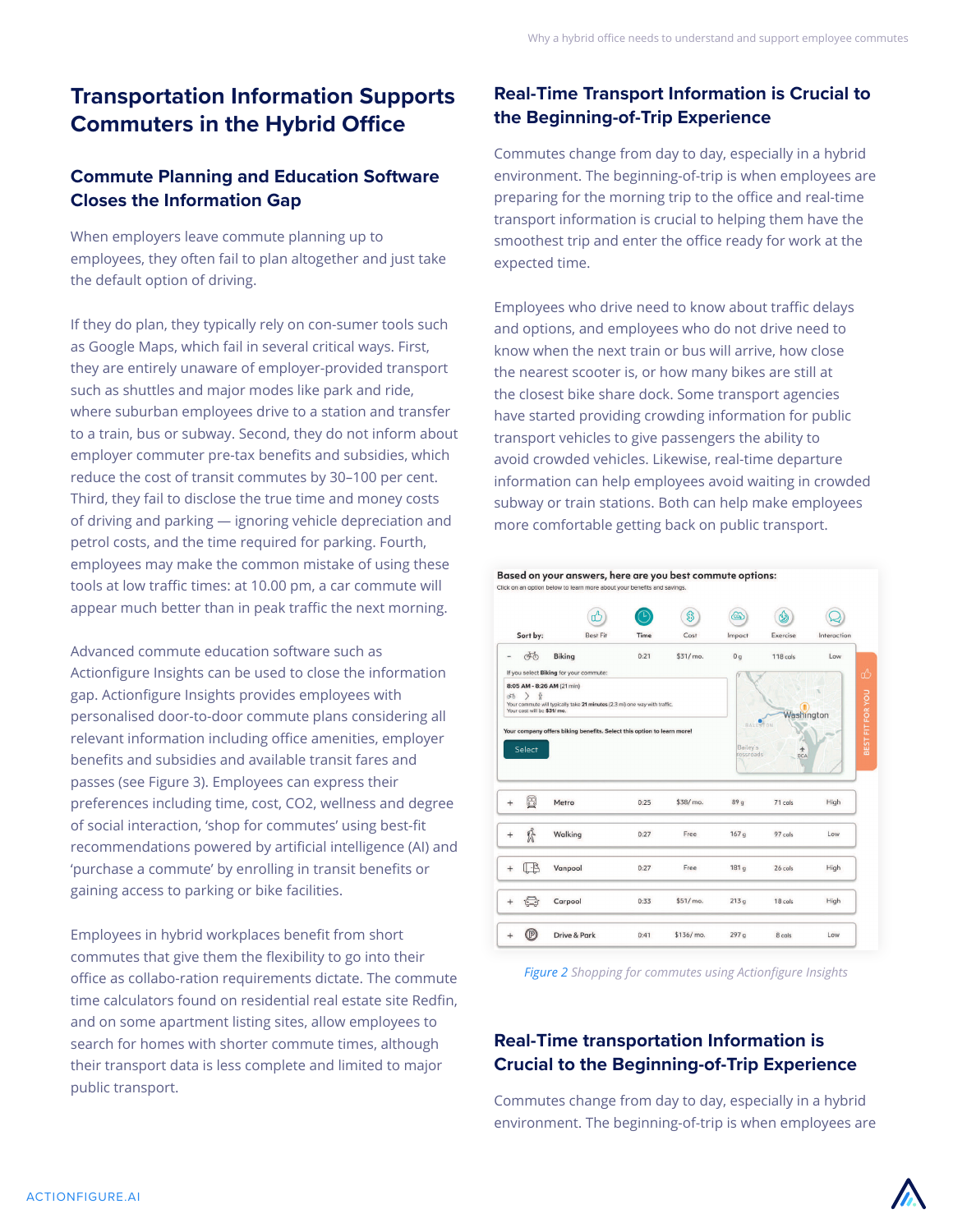preparing for the morning trip to the office and real-time transport information is crucial to helping them have the smoothest trip and enter the office ready for work at the expected time.

Employees who drive need to know about traffic delays and options, and employees who do not drive need to know when the next train or bus will arrive, how close the nearest scooter is, or how many bikes are still at the closest bike share dock. Some transport agencies have started providing crowding information for public transport vehicles to give passengers the ability to avoid crowded vehicles. Likewise, real-time departure information can help employees avoid waiting in crowded subway or train stations. Both can help make employees more comfortable getting back on public transport.

Actionfigure Mobile offers real-time transport information on-the-go (including crowding information) for subways, trains, buses, employee shuttles, company-managed parking, public parking, scooters, e-bikes and more. It is available both as a standalone app and integrated into tenant experience and workplace experience apps.

Outages in transport services can be highly disruptive to employee commutes and result in considerable lost productivity. Increasingly volatile weather from climate change is likely to disrupt commutes — both directly through extreme weather events and poor air quality from wildfires, and through damage to infrastructure such as highways and transport systems. Employers will increasingly be asked to manage communications about transport disruptions, providing information to affected employees before they begin their trips, through transport apps like Actionfigure or emergency management apps like Everbridge.

## **Facilities Improvements Enhance the End-of-Trip-Experience**

In addition to the beginning-of-trip experience, employers and property managers need to address the end-of-trip experience for non-drivers. Employees are often unaware of these amenities and how to utilise them, so it is important to provide this information via transport apps or workplace experience apps.

Being sweaty and uncomfortable at work after biking or

walking is a major roadblock for commuters; employees are five times more likely to bike to the office if they have access to showers and changing rooms.36

For employees who use personal bikes or scooters in urban environments, having a vehicle stolen is highly disruptive to their commute, so secure parking is essential and helps with peace of mind. One of the easiest measures a building can implement is secure mobility parking for employee bikes, e-bikes and scooters. This can be a dedicated room with its own exterior access, or it can be a room or cage in the garage. In some buildings that lack parking, employers can convert extra office space to dedicated employee mobility parking. Given the changes in work schedules, there is bound to be extra space in the office. The use of passenger elevators for transporting personal vehicles can be contentious, but sometimes freight elevators are an option.

Working with landlords to implement new infrastructure now, while buildings remain partially occupied, is a great place to start. As much as end-of-trip infrastructure helps individual employers and tenants, these measures are also great selling points for bringing in new tenants or retaining existing ones.

### **Parking Cash-Out Incentivises Sustainable Commutes**

Parking cash-out programmes are another way for employers to encourage their employees to commute by means other than driving. Parking cash-out is simply paying employees for every day they do not use a parking spot. Paying employees a portion of the monthly cost of a spot can save employees money and avoids incentivising them to drive alone to work because they 'already paid for parking'. Starting in 2023, Washington, DC will begin requiring employers with 20 or more employees to implement parking cash-out programmes. If employers do not meet the requirements, they will have to implement alternative TDM programmes, or pay fines.<sup>37</sup>

## **E-Bikes and Bikes are Rapidly Becoming a Good Commute Choice**

E-bikes are emerging as a game-changing option that can replace cars for moderate distance urban trips such

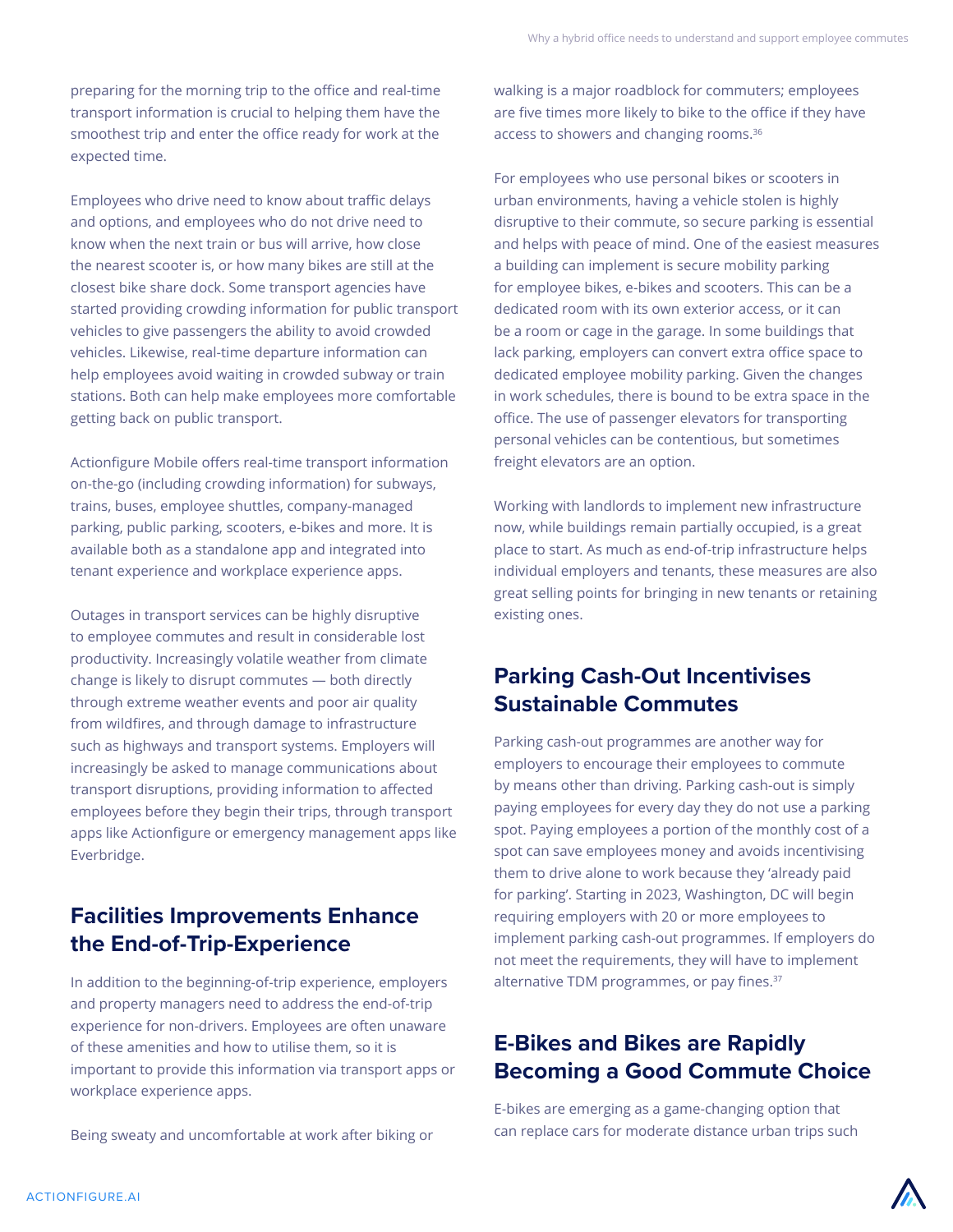as 2–10-mile commutes. E-bikes are significantly faster than their traditional counterparts, maintaining speeds of 20 mph and sometimes higher. They also significantly reduce the exertion required for pedalling, which allows employees to avoid the need to shower or freshen up afterwards, while still allowing for moderate exercise. The e-bike industry has seen astronomical growth since the beginning of the pandemic of almost 2.5 times year over year,<sup>38</sup> and employers such as Amazon are now offering large incentives to employees who lease or purchase an e-bike.39

E-bikes have similar perceived safety challenges as other bikes, however, so providing informational resources is still important. Employer and property-run bike programmes are popular benefits in Europe and making their way to the US. Bikes Make Life Better is a San Francisco-based company that works with many large tech employers to implement bike programmes for their employees. Their goal is to take the burden off the company, as well as the individual commuter. Many potential bike commuters have concerns about safe routes to work, and user-friendly information and education about safe bike routes and amenities (such as local bike shops) can address their concerns.

## **Partnering with Office Owners and Local Organisations Adds Capacity**

Providing tools to make the commuting experience better must be a joint effort between owner, property manager and occupier. Most of the installation responsibilities will fall on the property owner or management team, but employers will need to encourage their employees to take advantage of the tools and amenities made available. Creative synergies exist — for example, many bikeshare operators will allow owners to subsidise a new station at a property, while employers can purchase bikeshare memberships for employees. Thus, the owners make capital improvements, while occupiers create demand that increases the value of the improvements. Private bikeshare and scooter fleets are also offered by some vendors.

One key to safe and sustainable return-to-office strategies is embracing the role of transportation demand management organisations. These organisations, including transportation management associations (TMAs) and sometimes business improvement districts (BIDs), can

provide community-benefiting transport services that municipal governments do not yet provide, or lobby the government to provide them. For example, the Greater Valley Forge TMA in suburban Philadelphia advocates for transport improvements on behalf of multiple employers — both long-term, such as a new commuter rail route, and short-term, such as improved lighting and maintenance of bicycle routes and transport shelters.

## **Commuting Has Positive Benefits for Wellness and Work/Life Balance**

Commuting is an important way to keep work and home life separate when the lack of a barrier between home and work contributes to burnout. Social interaction at work is a positive experience for many, especially younger workers who may depend on work to provide a social network, and this can extend to commutes. And many employees missed the benefits of cities during the pandemic, such as local restaurants and neighbourhoods; commutes facilitate these urban experiences.

Commuters who bike, ride high-quality transport like an express bus or employer-provided long-distance shuttle, or walk often experience a healthy and positive commute.<sup>40</sup> Commutes that forego walking or biking have been shown to contribute to an increased likelihood of developing cardiovascular disease or cancer.41

A 2001 study found that most people prefer a commute that is around 15 minutes. $42 \ln a$  very creative survey, people who biked or walked to work were asked if they would want to instantly teleport to the office if given the opportunity. Astonishingly, one in three said they would prefer to bike or walk.43 Contrary to popular belief, many employees are ready to begin commuting again, especially if employers treat them as a partner in this journey and ensure they are fully informed through transport information and communications.

#### **REFERENCES**

*(1) Melin, A. and Egkolfopoulou, M. (June 2021), 'Employees Are Quitting Instead of Giving Up Working From Home', Bloomberg, available at https://www.bloomberg.com/news/articles/2021-06-01/ return-to-office-employees-are-quitting-instead-of-giving-up-work-*

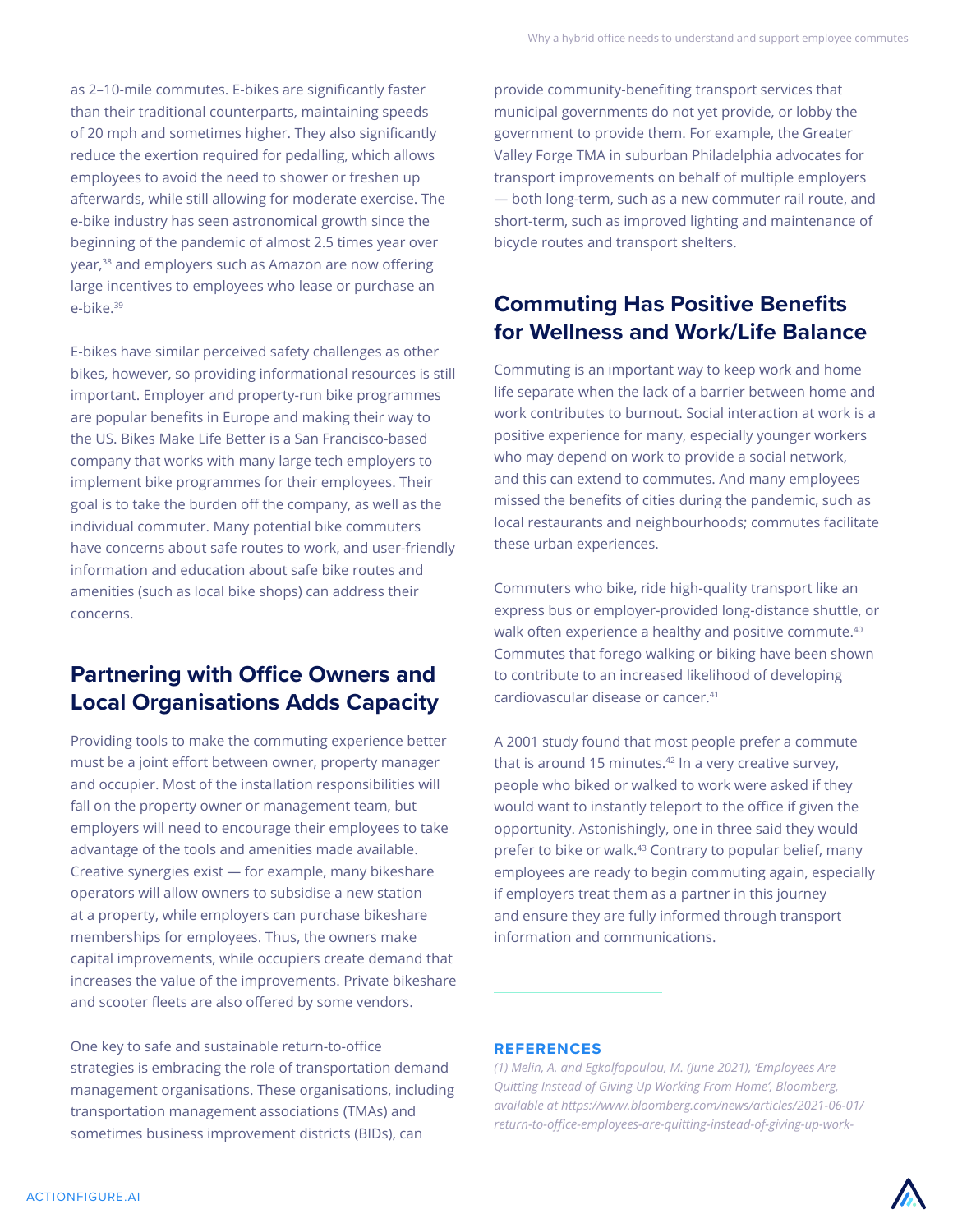*from-home (accessed 3rd November, 2021).*

*(2) Kahneman, D. and Krueger, A. (Winter 2006), 'Developments in the Measurement of Subjective Well-Being', Journal of Economic Perspectives, Vol. 20, No. 1, pp. 3–24.*

*(3) Ozimek, A. (August 2020), 'Where Remote Work Saves Commuters Most', Upwork, available at https://www.upwork.com/press/releases/ where-remote-work-saves-commuters-most (accessed 3rd November, 2021).*

*(4) Useem, J. (July/August 2021), 'The Psychological Benefits of Commuting to Work', The Atlantic, available at https://www. theatlantic.com/magazine/archive/2021/07/admit-it-you-miss-yourcommute/619007/ (accessed 3rd November, 2021).*

*(5) Plous, S. (1993), The Psychology of Judgement and Decision Making, McGraw-Hill, New York.*

*(6) Robert Half (September 2018), 'Nearly One-Quarter of Workers Have Left a Job Due to a Bad Commute, According to Robert Half Survey', PR Newswire, available at https://www.prnewswire.com/newsreleases/nearly-one-quarter-of-workers-have-left-a-job-due-to-a-badcommute-according-to-robert-half-survey-300716675.html (accessed 3rd November, 2021).*

*(7) Work Institute (2020), '2020 Retention Report: Trends, Reasons, Costs & Recommendations', available at https://info.workinstitute.com/ hubfs/2020%20Retention%20Report/Work%20Institutes%202020%20 Retention%20Report.pdf (accessed 3rd November, 2021).*

*(8) Ibid., ref. 7.*

*(9) Robert Half (April 2021), '1 In 3 Remote Workers May Quit If Required To Return To The Office Full Time, Robert Half Survey Finds', available at https://rh-us.mediaroom.com/2021-04-06-1-In-3-Remote-Workers-May-Quit-If-Required-To-Return-To-The-Office-Full-Time-Robert-Half-Survey-Finds (accessed 3rd November, 2021).*

*(10) English, J. (August 2019), 'The Commuting Principle That Shaped Urban History', Bloomberg, available at https://www.bloomberg.com/ news/features/2019-08-29/the-commuting-principle-that-shapedurban-history (accessed 3rd November, 2021).*

*(11) Census Bureau (March 2021), 'Census Bureau Estimates Show Average One-Way Travel Time to Work Rises to All-Time High', Release No. CB21-TPS.29, available at https://www.census.gov/newsroom/ press-releases/2021/one-way-travel-time-to-work-rises.html (accessed 3rd November, 2021).*

*(12) Rapino, M. and Fields, A. (2021), 'Mega Commuting in the U.S.', Poster session presented at Association for Public Policy Analysis and Management (APPAM) Fall Conference, 8th–10th November, Baltimore, MD, available at https://www.census.gov/content/dam/Census/library/ working-papers/2013/demo/ SEHSD-WP2013-03.pdf (accessed 3rd November, 2021).*

*(13) SpotHero, 'Washington D.C. Monthly Parking', available at https:// spothero.com/city/monthly/washington-dc-parking (accessed 3rd November, 2021).*

*(14) Seattle Department of Transportation, 'Commute Trip Reduction Program', available at https://www.seattle.gov/transportation/ projects-and-programs/programs/transportation-options-program/ commute-trip-reduction-program (accessed 3rd November, 2021).*

*(15) Griffin, J. (July 2019), 'Employer TDM Requirements in Seattle', TransitScreen blog, available at https://actionfigure.ai/blog/employertransportation-demand-management-regulations-seattle-employeetransportation-coordinator-guidelines/ (accessed 3rd November, 2021).*

*(16) Stone, Z. (February 2020), 'Inside a Secretive \$250 Million Private Transit System Just for Techies', Medium, available at https://onezero. medium.com/only-the-elite-have-nice-commutes-in-silicon-valley-8b2761863925 (accessed 3rd November, 2021).*

*(17) LaSalle Network (2021), 'Office Re-entry Index', available at https://www.thelasallenetwork.com/wp-content/uploads/2021/03/ LaSalle-Network-Office-Re-Entry-Index.pdf (accessed 3rd November, 2021).*

*(18) Alexander, A., Cracknell, R., De Smet, A., Langstaff, M., Mysore, M. and Ravid, D. (May 2021), 'What Executives Are Saying About the Future of Hybrid Work', McKinsey, available at,https://www.mckinsey. com/business-functions/people-and-organizational-performance/ourinsights/what-executives-are-saying-about-the-future-of-hybrid-work# (accessed 3rd November, 2021).*

*(19) Coate, P. (January 2021), 'Remote Work Before, During, and After the Pandemic', National Council on Compensation Insurance, available at https://www.ncci.com/SecureDocuments/QEB/QEB\_ Q4\_2020\_RemoteWork.html (accessed 3rd November, 2021).*

*(20) Iacurci, G. (August 2021), 'Pandemic Pushes search for Remote Jobs Up 460%', CNBC, available at https://www.cnbc.com/2021/08/26/ covid-pandemic-pushes-hunt-for-remote-jobs-up-460percent.html (accessed 3rd November, 2021).*

*(21) Lui, J. (August 2021), 'Another 3.9 Million People Quit Their Jobs in June – and Many Are Getting Higher-Paying Roles', CNBC, available at https://www.cnbc.com/2021/08/10/another-3point9-million-peoplequit-their-jobs-in-june.html (accessed 3rd November, 2021).*

*(22) Ibid., ref. 1.*

*(23) CBRE (2021), 'How the Hub & Spoke Model Could Evolve into the Office of the Future', available at https://www.cbre.us/canada/about/ advantage-insights/articles/how-the-hub-and-spoke-model-couldevolve-into-the-office-of-the-future (accessed 3rd November, 2021).*

*(24) Kendrick, S. (October 2020), 'Public Transit a Safe Way to Travel During the COVID-19 Pandemic', American Public Transportation Association, available at https://www.apta.com/research-technical-*